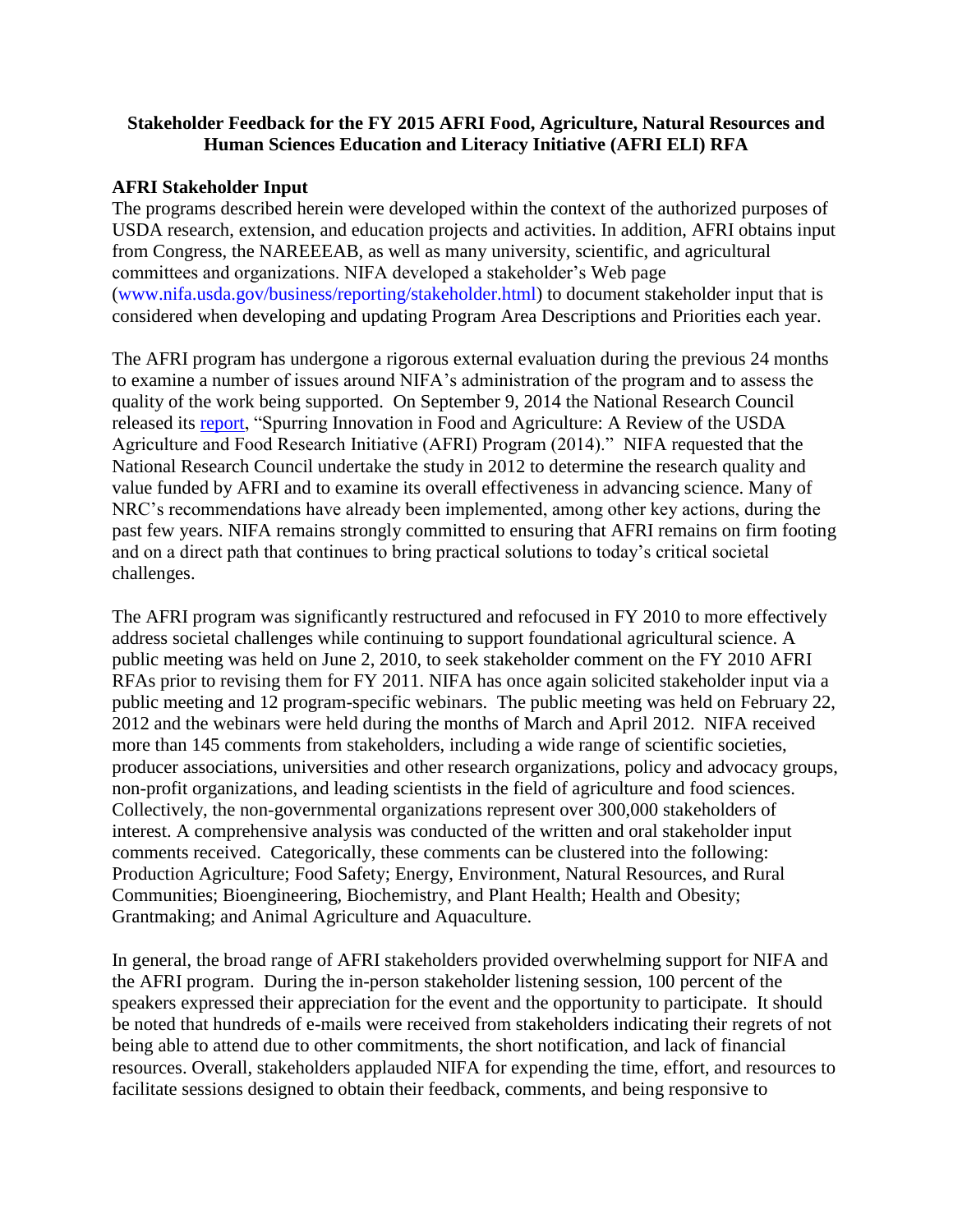stakeholder input. In addition, almost ten percent of the stakeholders specifically expressed their gratitude for the Administration, USDA, and NIFA's request for an increase in funding for the AFRI program in the FY 2013 budget. Moreover, many supported full funding of the AFRI program to the level indicated in the 2008 Farm Bill. Stakeholders with current and past AFRI projects expressed their appreciation of the goals and mission of the AFRI program. The stakeholders applauded NIFA for its courage and leadership in taking on the diverse, global agricultural and food science issues. In addition, a significant proportion of the stakeholders, 40 percent, expressed in great detail the level of their gratitude of AFRI as a funding source, the competitive grants process, efforts to ensure that AFRI Challenge Area RFAs include basic research and relevant scientific disciplines. Lastly, stakeholders articulated their support for NIFA's partnership initiatives including inter-agency and public-private.

Stakeholders concern exists regarding NIFA's compliance with AFRI authorizing language, the scientifically confining aspects of the RFAs, the funding amount and allocations between the Foundational and Challenge Areas, the benefit and efficacy of Coordinated Agricultural Project (CAP) grants, and the overall AFRI program/project types that are under/not funded. Stakeholders expressed specific trepidation regarding the eligibility criteria for integrated projects that excludes entities beyond colleges and universities as primary recipients. Also, stakeholders felt that the funding level of the Foundational Program was inadequate and indicated support of an allocation level of up to 50 percent of the AFRI appropriation for that part of the program. Other stakeholders provided input regarding specific AFRI set-aside amounts for program/projects, e.g. organic, classical breeding, water, and bio-technology. Overall, 30 percent of stakeholders expressed concern that CAP grants are too large. While many of the stakeholders expressed an understanding of the concept and benefit of CAP grants to long-term, interdisciplinary, scientific research, stakeholders encouraged NIFA to reconsider and balance the portfolio and funds attributed to these types of projects. Additionally, stakeholders expressed concerns regarding the overall AFRI program as it pertains to decisions that eliminate and/or suppress investigator, hypothesis-driven scientific discovery, junior faculty award success rates, qualified and diverse panel reviewers, and a disconnect between industry and higher education scientific research.

Stakeholders provided an abundance of recommendations that are proactive and designed to have immediate, beneficial outcomes. The recommendations included the need for NIFA to define its agricultural identity among the federal agencies, improvements to the AFRI Program, current and future investments, and the development of RFAs. Some stakeholders indicated that NIFA was duplicative and/or undistinguishable in its research efforts associated with other federal agencies. However, they were supportive of the need and benefit of leveraging limited resources through inter-agency partnerships. Stakeholders expressed the need for more, smaller innovative awards in the amount of \$1 million dollars and restricting the range of CAP awards to \$10-20 million. Lastly, the recommendations regarding RFAs included expanding and/or clarifying the restrictive language, allowing adequate time to prepare a responsive, comprehensive proposal, systematic and consistent publishing, and associating the request for information to match the size of the award.

In response to the comments received, NIFA will take several actions. The AFRI program will undergo a rigorous external evaluation during the next 24 months to examine a number of issues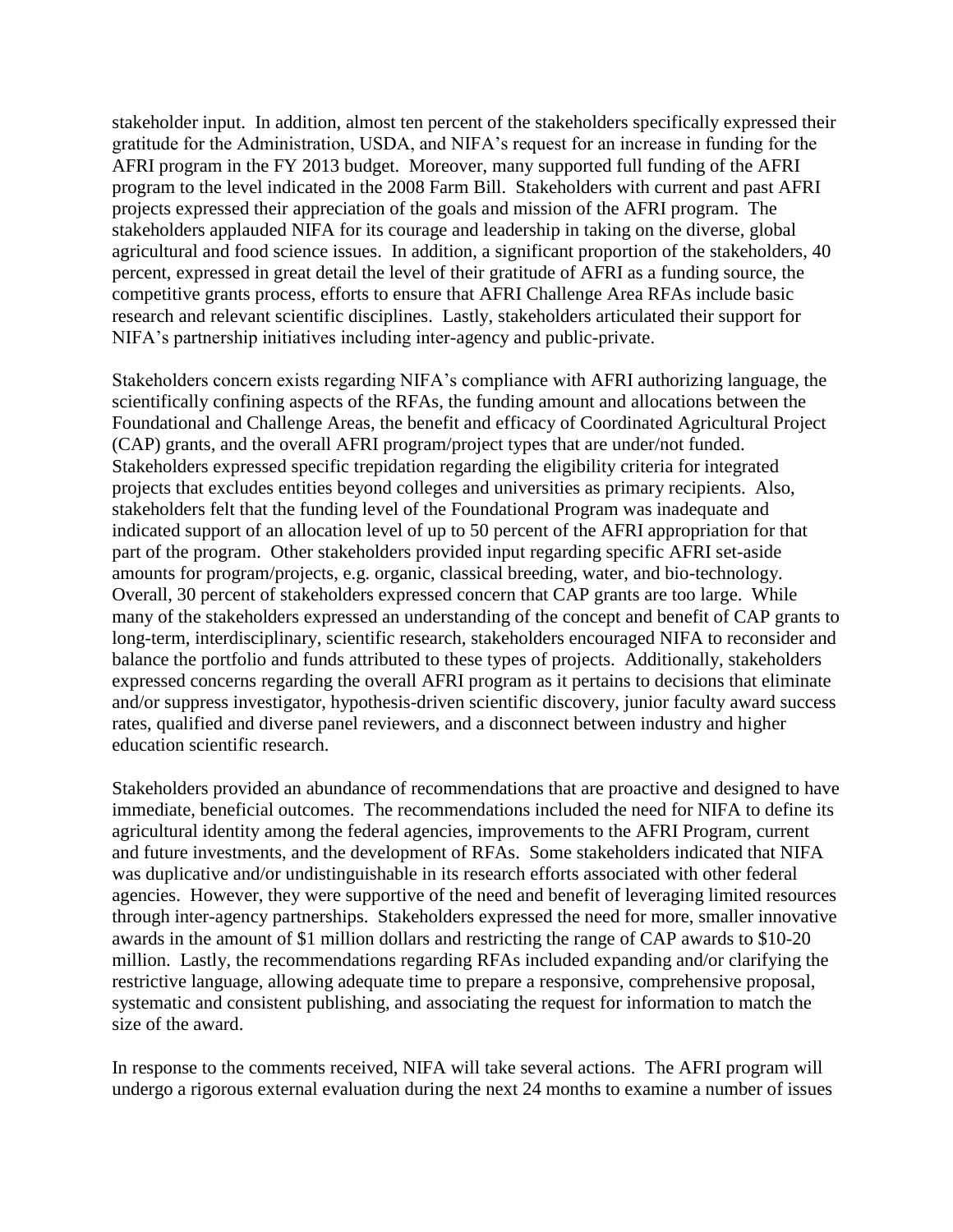around NIFA's administration of the program and to assess the quality of the work being supported. Based on the recommendations of the evaluation, as well as comments from stakeholders, NIFA will make changes to program offerings, make adjustments to award sizes, and reconsider the distribution of funds between Challenge Areas and the Foundational Program. The rate at which these changes will occur will depend, in part, on available funding.

NIFA understands that some stakeholders are concerned about priority limitations identified in the AFRI RFAs. NIFA has focused on making critical but essential decisions regarding the scientific reach and impact for each RFA that is published. These decisions included the identification of six Challenge Areas that are relevant and consistent with the priority areas identified in the AFRI legislation. Moreover, these decisions are guided by the NAREEEAB, USDA Strategic Plan, Research, Education, and Economics Action Plan, NIFA Strategic Plan, pertinent industry-related scientific reports, and stakeholder input. In the end, the RFAs reflect a comprehensive, consultative document to address the collective needs of specific scientific issues that notably impact America's agricultural and food system.

Within the stakeholder community, there is a fair amount of concern regarding NIFA's agricultural identity among the federal agencies, specifically as it applies to addressing childhood obesity prevention. NIFA emphasizes the role of foods and whole diets in the prevention of chronic degenerative diseases, while the National Institute of Health, in general, addresses therapeutic aspects. Successful applications to AFRI must align with USDA and NIFA mission, Strategic Plans, and goals. Moreover, the existing REE Action Plan encourages the formal and informal collaboration with other USDA and Federal agencies, as well as public and private partners. The focus of these partnerships is on a national and international level to ensure our research, education, and extension activities are representative of current priorities and take advantage of existing knowledge.

NIFA acknowledges the level of concern that exists within a portion of the stakeholder community regarding entities eligible to submit applications for integrated projects. Eligibility for all NIFA programs is established in authorizing legislation. Eligibility to apply to the AFRI program was established in the 2008 Farm and NIFA has adhered to that requirement. Applicants not eligible to directly apply are encouraged to partner with eligible institutions. In addition, NIFA remains committed to engaging small, mid-sized and minority-serving institutions and young scientists in all of its programs. To ensure their participation in AFRI we offer Food and Agriculture Science Enhancement (FASE) grants within all program areas. FASE gives special funding consideration to applications from qualifying schools for even the largest grants, and sets aside 10 percent of AFRI funding for this purpose. FASE-eligible schools are those with enrollments of fewer than 17,500 students, minority-serving institutions, and those in USDA Experimental Program for Stimulating Competitive Research (EPSCoR) states. In addition, AFRI gives special consideration to new faculty with fewer than five years of experience, and offers pre- and post-doctoral fellowships to encourage young scientists to engage in agricultural science.

More detailed comments relevant to each Challenge Area RFA will be published in those RFAs, along with NIFA's responses to those comments.